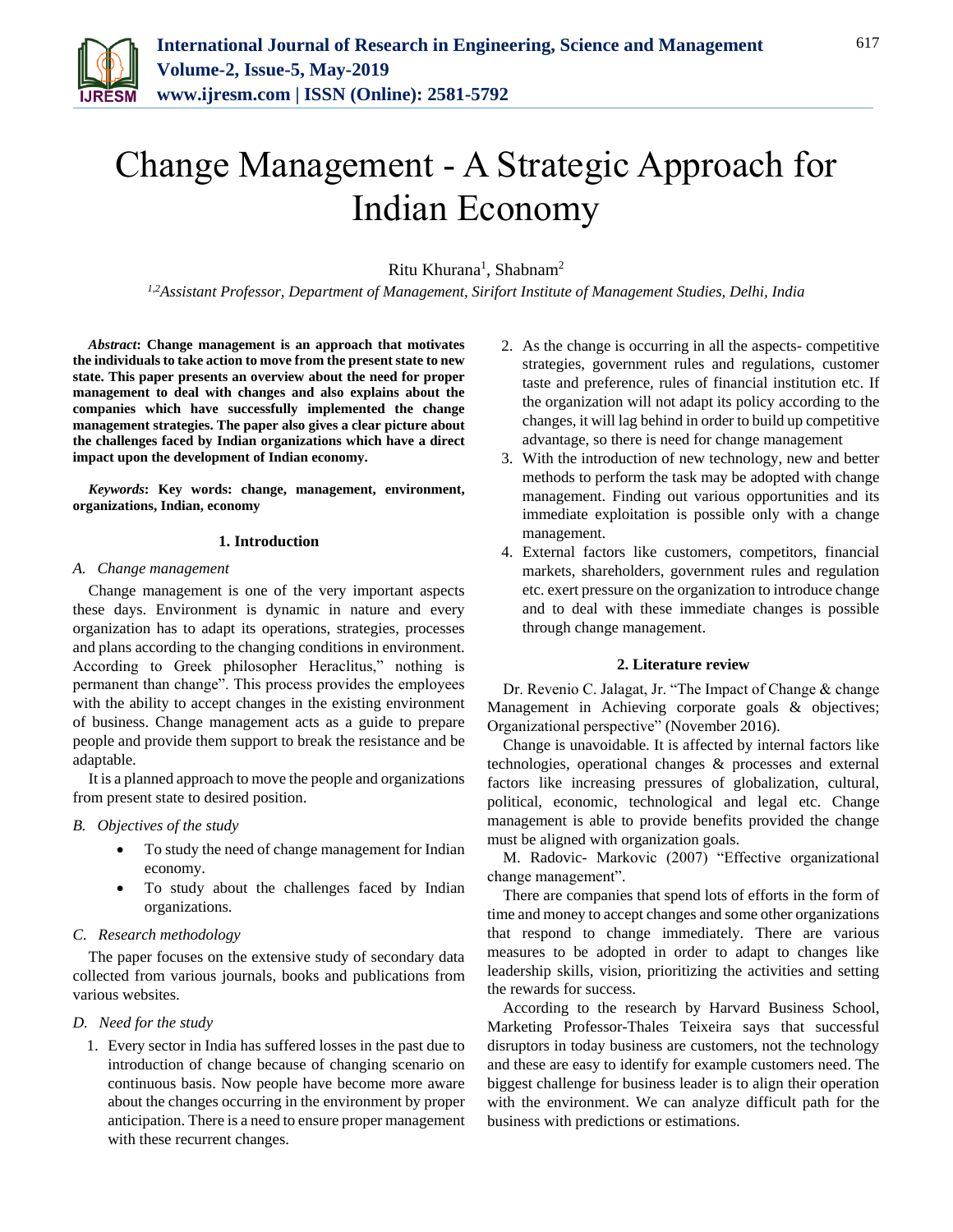

#### **3. Need for change management in India**

In the last few years, there has been shifts in the politics and policy, arts, sports, digitization. India has changed remarkably in the last ten years. In 2007 it was the 12th largest economy in the world in nominal terms. Till 2012, the number of multinational companies has been four times increased in India quadrupled just over a decade to 2012. India is today considered as the third largest market for smart phones and the sixth largest market for cars. In 2017, India implemented the tax reform by replacing state and federal taxes with one national tax called as GST (Goods and Services tax. The Government of India implemented Aadhaar, the world's largest biometric identification system to root out the duplication of identities. Various acquisitions in 2018, Vodafone-Idea Cellular, merged in the country and created single entity equally owned by both UK's Vodafone Group and Aditya Birla Group. In September 2018, another merger of two banks Bank of Baroda and Vijaya Bank was announced by Finance Minister of India, Mr. Arun Jaitley. Multinational companies are growing at a faster pace. These mergers, acquisitions and emergence of multinational companies have entirely changed the culture of corporate world in India. These changes are occurring at the faster pace so here arises the need to study the effects of change management on the development of Indian economy.

### **4. Companies that have successfully implemented change management strategies**

According to the survey report 2016-17, by change management solutions firm Prosci, revealed that 30% of the Indian Companies are ready to adopt change management practices. Prosci has partenered with Marg as its India affiliate. According to one report (2017) by Sabrina Son, there are five companies which have successfully implemented change management in their operations, policies, plans and strategies.

1. NOKIA: The starting of new millennium had shown that Nokia is one of the world's largest suppliers of mobile devices. Till 2010, Nokia remained iprofitable. In 2012, shares of this company were trading below \$2 which was actually \$60 in 2000 and \$40 in 2007. Nokia's new management team decides to sell the company's most struggling phone division to Microsoft. Currently the company is focussing on building network and mapping technologies.

2. COCA-COLA: this company has faced many ups and downs while competing with its rival brands. The main strategy they followed was based on customers only. The company has consistently made efforts to diversify its product portfolio and expanded its operations and entered new markets.

3. TOYOTA: There was a time when Toyota, a Japanese company suffered a setback when its two competitors Ford and General motors entered the market and created blockages for Japanese car factories. Taiichi Ohno, an engineer at Toyota analysed the situation well and implemented Just-in-Time approach to manufacturing by convincing the managers.

4. GE: General Electric Company's on marketplace was just

\$ 12 Billion. Jack Welch holding an executive position in 1981 introduced many changes and in 1995, He implemented Six Sigma approach to reduce mistakes and disadvantages in the working process. Welch has successfully turned GE into leading corporation in the marketplace by focussing on employees and understanding the management methodology.

5. AMAZON: An e-commerce has experienced many changes since 1995. Earlier it used to sell only books under the leadership of Jeff Bezos. The company is continuously following the change management strategies catering to number of customers by promoting new products. The value of the company reached to the price of \$ 440 Billion in 2015. In 2017, Amazon received 3 Oscars honourably.

# *A. TATA motors- A case study*

Tata Motors suffered huge losses in 2001 and complete drastic action was required with proper planning in order to turn the situation completely. Tata Motors applied the change management strategy by keeping a tight grip on costs in first phase of implementing changes, in second phase the company laid emphasis on consolidating the position in India and in third phase company focussed on expanding its operations internationally. By implementing all these change management strategies, the company was able to save around 8 billion rupees. Today the company is considered to be the fifth largest manufacturers of medium and heavy trucks.

# *B. Challenges for Indian economy*

#### *1) E-commerce: driving the change*

According to Economic survey2017-18, the Indian logistic market is expected to reaxh about \$215 billion in 2020. Ecommerce has significantly boosted the prospects of logistic sector. Thre Government of India has already introduced a big change by forming a national committee headed by Cabinet secretary to reduce the logistic cost from 14% to 10% by 2022. This change can help the logistic sector to be more strong and can help the Indian economy to grow and achievce the goals.

# *2) Digital transformation*

India's digitally enabled policy initiatives have contributed well in improving the country's ranking from 142 (four years ago) to 77(now)in World Bank's Ease of Doing Business Index. With digitization, there has been increase in adoption of technology and digital, means of payments for businesses. The speed of the changes is posing challenges for the policy makers to keep pace with data security and privacy.

#### *3) Human resources and their expectations*

The environment is changing on the daily basis posing challenges for HR professionals. According to Mercer Talent Trends 2017, the jobs in next 3 years will lay emphasis on design and innovation in India. Mercer Talent Trends 2016 showed that Indian employee value "learning" but in 2017 it showed that employees want "pay & promotion". This is how the young workforce mind-set for the jobs is changing. 54% of